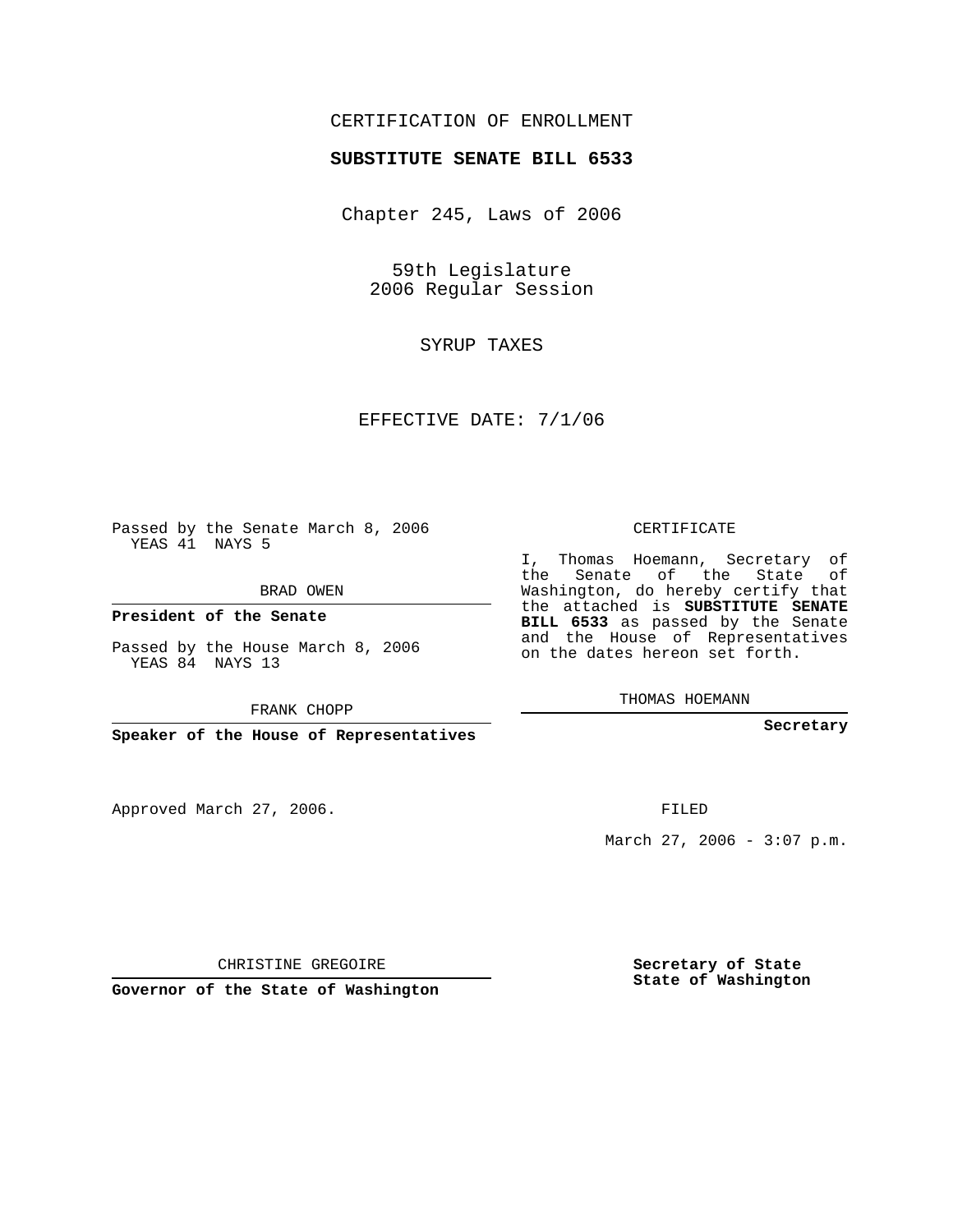## **SUBSTITUTE SENATE BILL 6533** \_\_\_\_\_\_\_\_\_\_\_\_\_\_\_\_\_\_\_\_\_\_\_\_\_\_\_\_\_\_\_\_\_\_\_\_\_\_\_\_\_\_\_\_\_

\_\_\_\_\_\_\_\_\_\_\_\_\_\_\_\_\_\_\_\_\_\_\_\_\_\_\_\_\_\_\_\_\_\_\_\_\_\_\_\_\_\_\_\_\_

AS AMENDED BY THE HOUSE

Passed Legislature - 2006 Regular Session

**State of Washington 59th Legislature 2006 Regular Session**

**By** Senate Committee on Ways & Means (originally sponsored by Senators Prentice, Zarelli, Schoesler, Benton and McCaslin)

READ FIRST TIME 02/17/06.

 AN ACT Relating to syrup taxes; adding a new section to chapter 82.04 RCW; and providing an effective date.

BE IT ENACTED BY THE LEGISLATURE OF THE STATE OF WASHINGTON:

 NEW SECTION. **Sec. 1.** A new section is added to chapter 82.04 RCW to read as follows:

 (1) In computing the tax imposed under this chapter, a credit is allowed to a buyer of syrup to be used by the buyer in making carbonated beverages that are sold by the buyer if the tax imposed by RCW 82.64.020 has been paid in respect to the syrup. The amount of the credit shall be equal to twenty-five percent from July 1, 2006, through June 30, 2007, fifty percent from July 1, 2007, through June 30, 2008, seventy-five percent from July 1, 2008, through June 30, 2009, and one hundred percent after June 30, 2009, of the taxes imposed under RCW 82.64.020 in respect to the syrup purchased by the buyer.

 (2) Credit under this section shall be earned, and claimed against taxes due under this chapter, for the tax reporting period in which the syrup was purchased by the person claiming credit under this section. The credit shall not exceed the tax otherwise due under this chapter for the tax reporting period. Unused credit may be carried over and